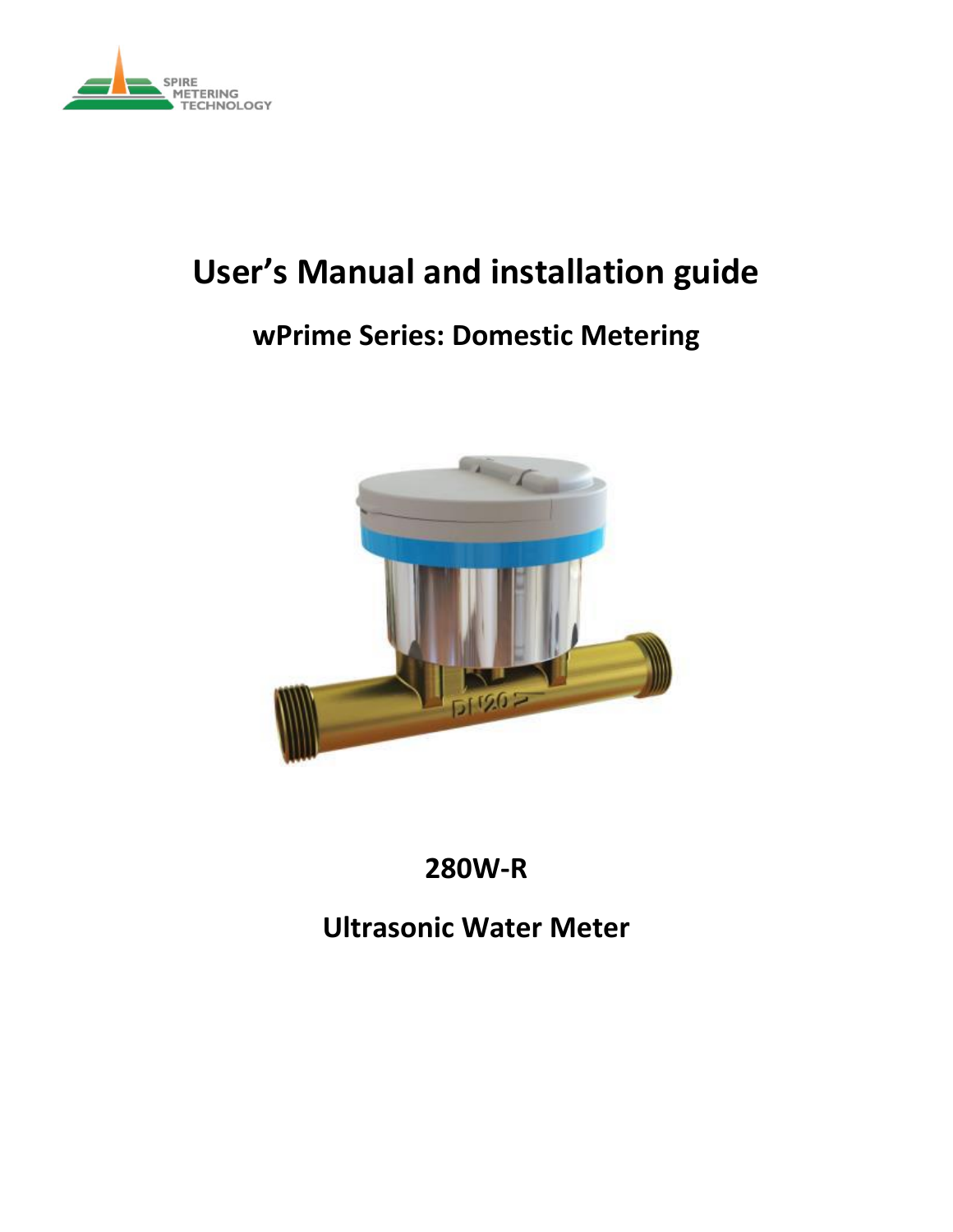| $\mathbf{1}$ . |  |
|----------------|--|
| 1.1.           |  |
| 1.2.           |  |
| 1.3.           |  |
| 2.             |  |
| 2.1.           |  |
| 2.2.           |  |
| 2.3.           |  |
| 2.4.           |  |
| 2.5.           |  |
| 3.             |  |
| 3.1.           |  |
| 3.2.           |  |
| 3.3.           |  |
| $\mathbf{4}$ . |  |
|                |  |
| 4.1.           |  |
| 4.2.           |  |
| 4.3.           |  |
| 4.4.           |  |
| 5.             |  |
| 5.1.           |  |
| 5.2.           |  |
| 6.             |  |
| 6.1.           |  |
| 6.2.           |  |
| 6.3.           |  |
| 6.4.           |  |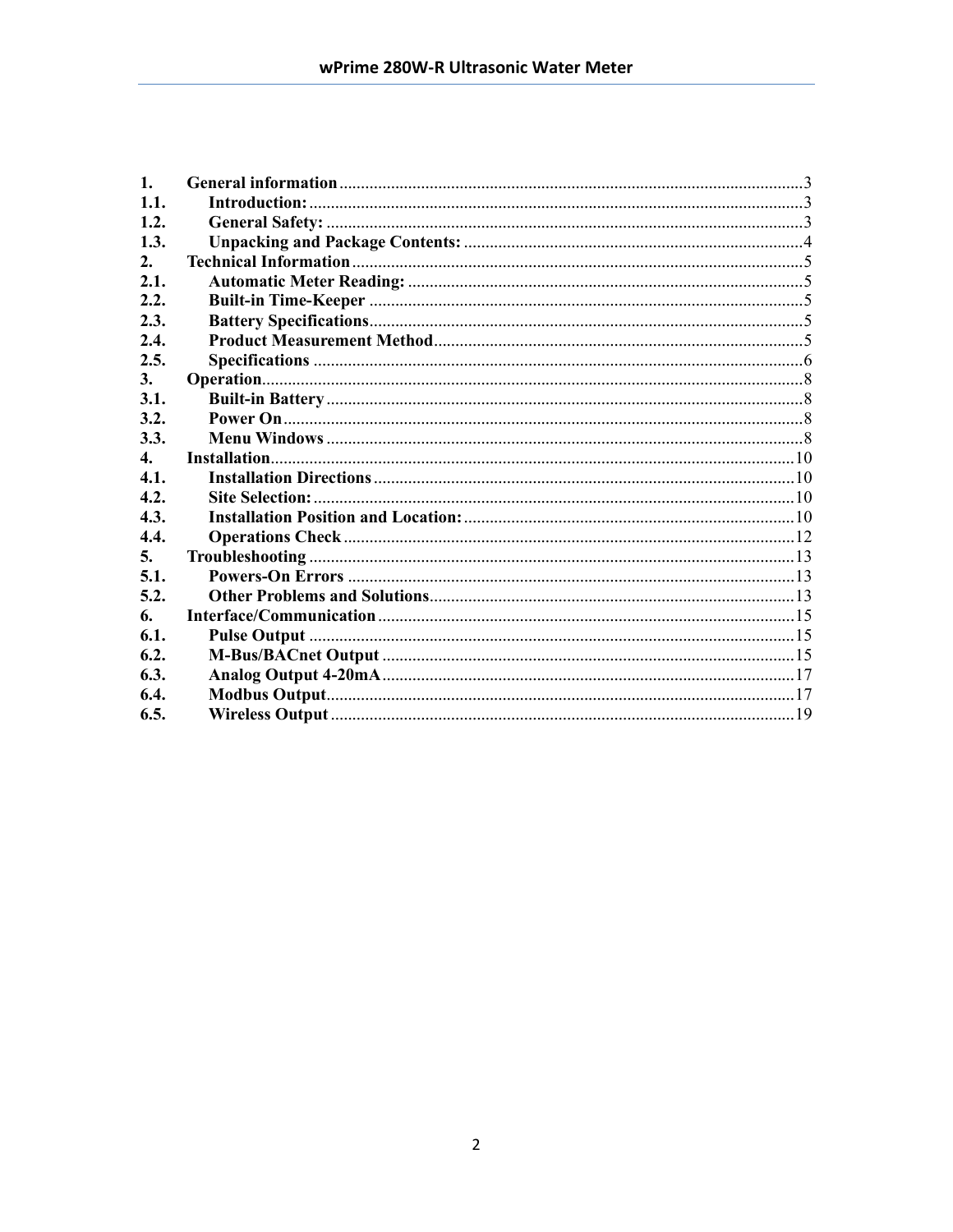# **1. General information**

## <span id="page-2-1"></span><span id="page-2-0"></span>**1.1. Introduction:**

Thank you for your purchase of the 280W-R. One of the most prominent meters in the wPrime series, the 280W-R is an ultrasonic water meter that uses advanced technology based on the ultrasonic transit time principle. The water meter does not have moving parts; therefore there is no need to worry about maintenance and replacing worn out parts. In addition, the accuracy remains constant over time.

The 280W-R is suitable for both commercial and industrial applications. The meter features a remote read-out (pulse, M-Bus, RS485 output, BACnet or Wireless). When equipped with an M-Bus module, the water meter can be networked through a two-wire bus to a central location for integrated resource management. An optional concentrator and data acquisition software make the whole system installation and integration easy. Spire Metering provides a complete AMR (automatic meter reading) solution as well.

## <span id="page-2-2"></span>**1.2. General Safety:**

Before installing your new 280W-R please consider the following:

- Read this instruction guide carefully and follow the factory directions.
- Injury or damage may occur if the user doesn't read and understand this installation guide.
- Consider handling and lifting instructions to avoid damage.
- Never hold and transport the meter by the electronics box, but instead only by the flanged or threaded joint
- Assembling and dismantling should be performed only when there is no pressure in the pipe
- Beware of sharp edges
- After installation, the tightness must be verified by pressurizing with cold water
- Use the meter only under the specified operating conditions. When conducting the pressure test, make sure the pressure does not exceed 2.5MPa. Otherwise, dangers may arise and will void the warranty
- The 280W-R water meter is not certified for use in hazardous environments. The local site safety codes and regulations must be observed.
- The 280W-R water meter contains Lithium batteries. Please check to see if they're working before using the water meter. The batteries must be recycled or disposed of properly.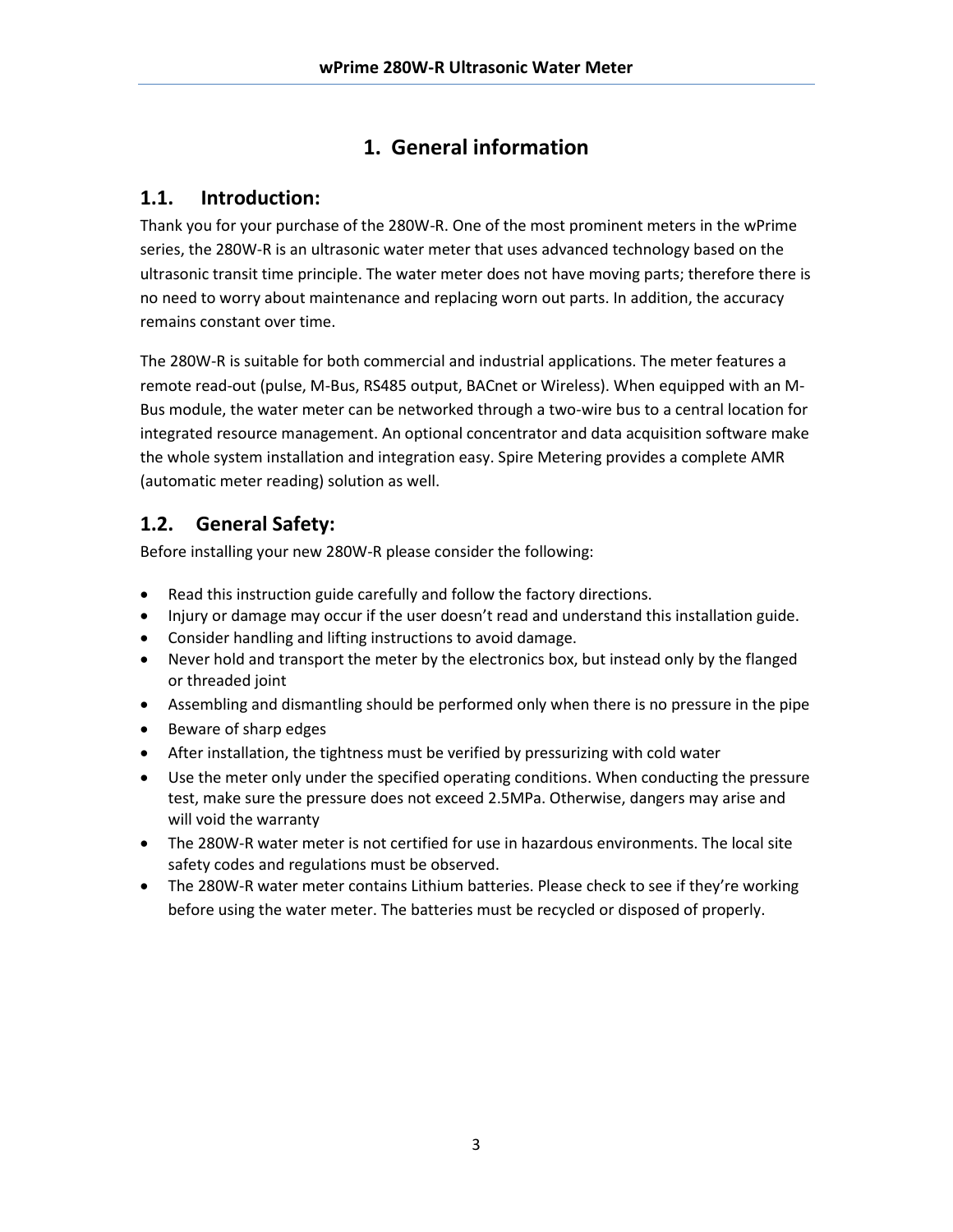## <span id="page-3-0"></span>**1.3. Unpacking and Package Contents:**

Your new 280W-R meter has been fully tested and calibrated. After carefully unpacking please inspect the meter for shipping damage. You should also have the following:

- The 280W-R meter (flowcell body and the integral electronic display).
- The installation Guide.
- Certificate of calibration.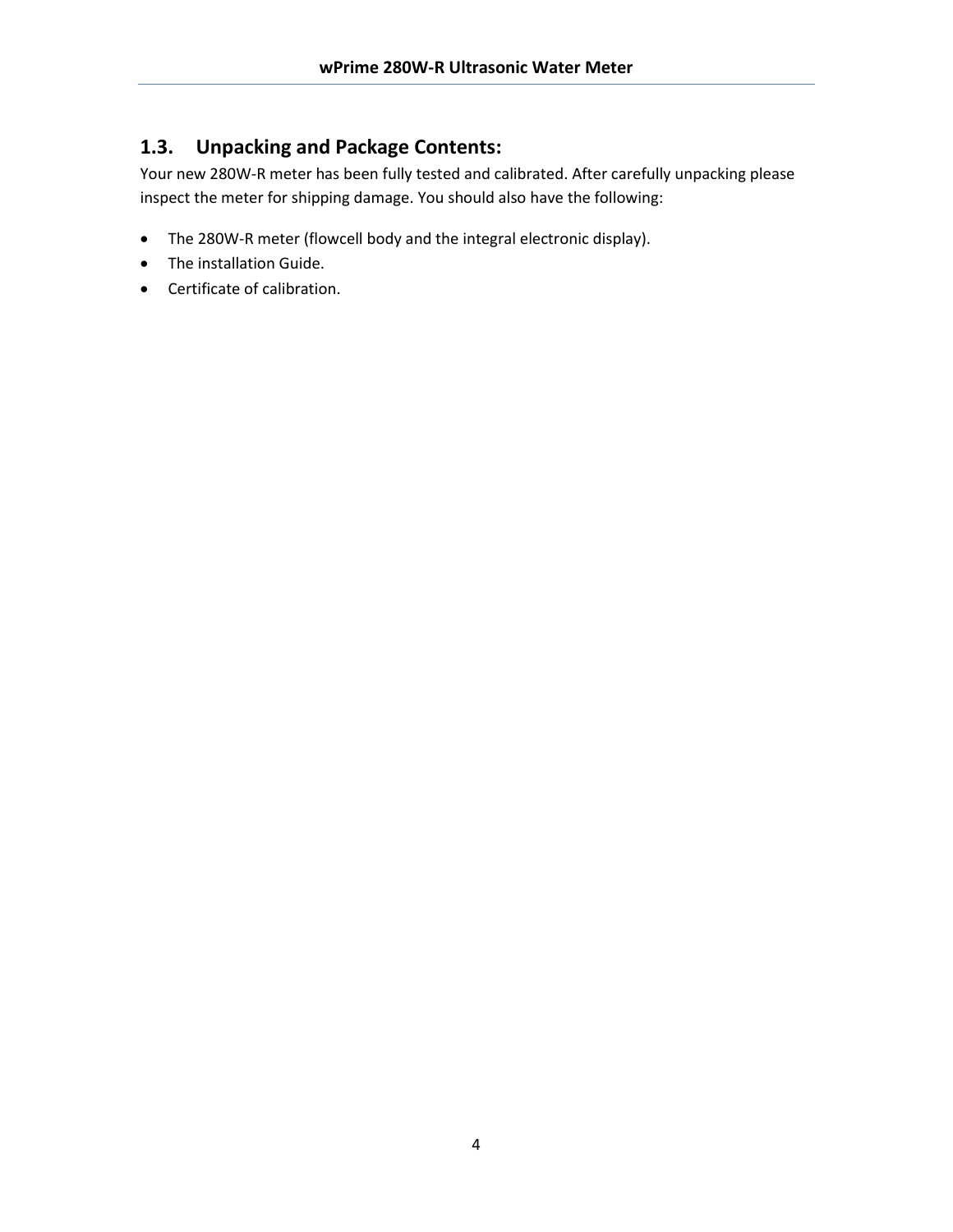# **2. Technical Information**

## <span id="page-4-1"></span><span id="page-4-0"></span>**2.1. Automatic Meter Reading:**

AMR is a system that can be used for MBS (building management) or other networks. When equipped with a connection module, multiple 280W-Rs can be networked through a two-wire bus to a central location for integrated resource management. Spire Metering Technology provides an entire system of AMR solutions, making the system installation and integration very easy.

The SpireCapture™ system is a cutting-edge fixed AMR system which integrates both wired and wireless AMR/AMI technologies. It can accommodate a variety of metering networks, such as M-Bus, Pulse, RF wireless, GSM/GPRS, BACnet module, and TCP/IP. The data center software communicates with those networks through a standardized platform, which allows you to start with a simple AMR system and gradually expand to a larger metering system.

## <span id="page-4-2"></span>**2.2. Built-in Time-Keeper**

A time-keeper is integrated into the 280W-R meter. The time-keeper remains operating as long as the battery is alive. In case of battery failure, the time-keeper will not keep running, and the time data will be lost. The user must re-enter the proper time values after the battery failure is recovered. The user can also set the date and time as desired.

## <span id="page-4-3"></span>**2.3. Battery Specifications**

Lithium-Thionyl Chloride type battery Nominal Capacity: 19 Ah Nominal Voltage: 3.6V Max Recommended Continuous Current: 100mA Max Pulse Current Capability: 200mA Operating Temperature Range: -55°C (131°F) to 85°C (185°F)

## <span id="page-4-4"></span>**2.4. Product Measurement Method**

The measurement principal is based on ultrasonic transit time technology. The sensors, located in the meter's body, send and receive the ultrasonic signal. The transit-time difference is processed by a strong signal processing signal in order to display the flow velocity and the volume.

The ultrasonic water meter is a battery-powered precision flow meter designed for bidirectional flow measurement of water. The water meter can be used for a wide range of applications.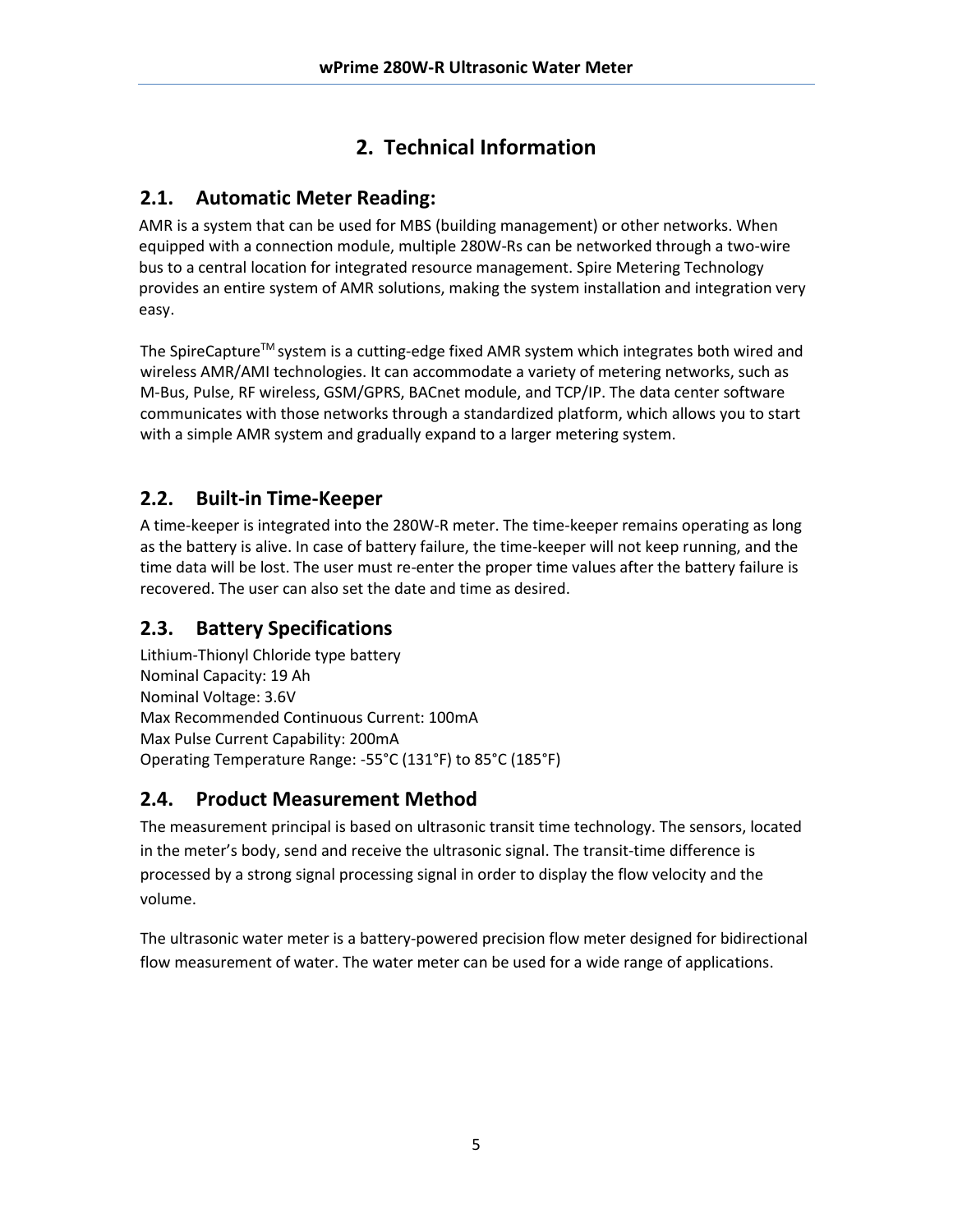#### <span id="page-5-0"></span>**2.5. Specifications**

| <b>Size</b> |                | <b>Flowrate</b> |         |                | <b>Dimensions</b> |     |     |     |     | <b>Pressure</b> | Weight | Pipe Joint (BSP) |      |                   |                    |
|-------------|----------------|-----------------|---------|----------------|-------------------|-----|-----|-----|-----|-----------------|--------|------------------|------|-------------------|--------------------|
|             |                | Q3              | Q4      | Q <sub>2</sub> | Q1                | Qs  |     | L1  | Н   | Η1              | Φ      | Loss             |      |                   | Ext.               |
| mm          | in             | $m^3/h$         | $m^3/h$ | l/h            | 1/h               | 1/h | mm  | mm  | mm  | mm              | mm     | bar              | kg   | Sensor            | Piece              |
| 15          | $\frac{1}{2}$  | 2.5             | 3.125   | 16             | 10                | 3   | 165 | 261 | 102 | 167             | 108    | 0.48             | 0.8  | $G \mathcal{H} B$ | $R\frac{1}{2}$     |
| 20          | $\frac{3}{4}$  | 4               | 5.      | 25.6           | 16                | 4   | 195 | 301 | 107 | 172             | 108    | 0.27             | 0.95 | G <sub>1</sub> B  | $R\frac{3}{4}$     |
| 25          |                | 6.3             | 7.875   | 40.32          | 25.2              | 5   | 225 | 347 | 112 | 177             | 108    | 0.23             | 1.2  | G 1 % B           | R1                 |
| 32          | $\frac{1}{4}$  | 10              | 12.5    | 64             | 40                | 6   | 260 | 386 | 121 | 186             | 108    | 0.38             | 1.4  | $G_1 \nmid G_2$ B | R 1 %              |
| 40          | $1\frac{1}{2}$ | 16              | 20      | 102.4          | 60                | 8   | 245 | 366 | 132 | 197             | 108    | 0.42             | 1.6  | $G$ 2 $B$         | $R1$ $\frac{1}{2}$ |





#### **Notes:**

- *Default pipe joint is BSP threading.*
- *NPT threading is available upon request.*
- *L is flow sensor length. L1 is the total length of flow sensor plus extension pieces.*
- *Weight includes extension piece. It may vary. Please contact us for exact measure.*
- *1m<sup>3</sup> /h is about 4.4GPM.*
- *Dimension H, Φ1 and Φ2 are for reference only. Please contact us for exact measure.*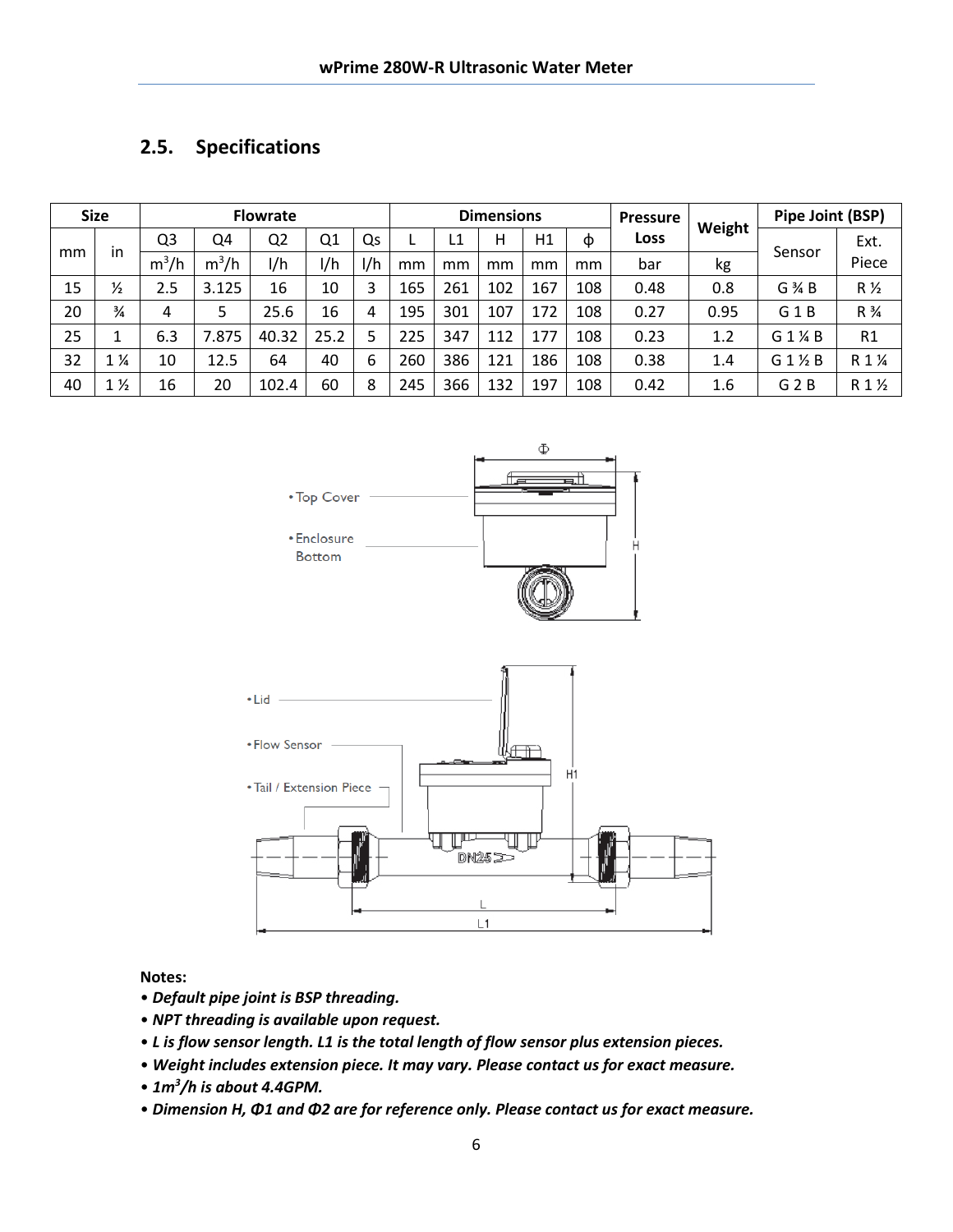#### **Approvals**

OIML R49, ISO 4064, NSF61-G, MID B

#### **Electrical Data**

| Power Supply:                   | Battery, 3.6V, Lithium                                        |  |  |  |
|---------------------------------|---------------------------------------------------------------|--|--|--|
| Replacement Interval:           | >10 years at tBAT<30°C (86°F) based on one remote reading per |  |  |  |
|                                 | day.                                                          |  |  |  |
| <b>Power Consumption:</b>       | < 0.1W                                                        |  |  |  |
| <b>Backup Power Supply:</b>     | Internal SuperCap                                             |  |  |  |
| <b>Communication Interface:</b> | M-Bus (default). Optional: RF 433MHz or RF 868MHz             |  |  |  |
|                                 | wMBus*, RF 470MHz long range, Encoder or Modbus               |  |  |  |
| CE approval:                    | EN61326-1:2006                                                |  |  |  |
| <b>Electromagnetic Class:</b>   | E2                                                            |  |  |  |

#### **Accuracy / MPE (Maximum Permissible Error)**

MPE according to ISO 4064: 2005 or OIML R49  $\pm$ 2 in the range Q2  $\le$  Q < Q4;  $\pm$ 5 in the range Q1  $\le$  Q  $\le$  Q2 [for T  $\le$  30°C (85°F)]  $\pm 3$  in the range Q2  $\leq$  Q  $<$  Q4;  $\pm 5$  in the range Q1  $\leq$  Q  $\leq$  Q2 [for T > 30°C (85°F)] Dynamic Range: 250 (For others please contact SpireMT)

#### **Mechanical Data**

| <b>Metrological Class:</b>   | 2 (according to ISO 4064: 2005 or OIML R49)                                              |
|------------------------------|------------------------------------------------------------------------------------------|
| <b>Environmental Class:</b>  | B/C                                                                                      |
| <b>Environmental Temp:</b>   | $0~^{\circ}$ 60°C (32 $\sim$ 140°F)                                                      |
| Permissible Flow Temp:       | $0.1 \approx 60^{\circ}$ C (35 $\approx$ 140°F) for long term and up to 85°C (185°F) for |
|                              | <24 hours.                                                                               |
| <b>Enclosure Protection:</b> | <b>IP68</b>                                                                              |
| Integrator Detachable:       | No.                                                                                      |
| Pressure:                    | <b>PN16</b>                                                                              |
|                              |                                                                                          |

#### **Pressure Loss**

The pressure loss of a flow sensor is proportional to the square on the flow:  $\Delta p = k \times Q2$ Here Δp is pressure loss, Q is volume flow rate and k is the coefficient. The DN15 ( $\frac{1}{2}$ ") meter has k=0.067 and  $\Delta p$  less than 0.48bar at Q3. The DN20 (.") meter has k=0.019 and  $\Delta p$  less than 0.27bar at Q3 The DN25 (1") meter has k=0.006 and  $\Delta p$  less than 0.23bar at Q3. The pressure loss for all sizes meet the ISO 4064: 2005, OIML R49 standards.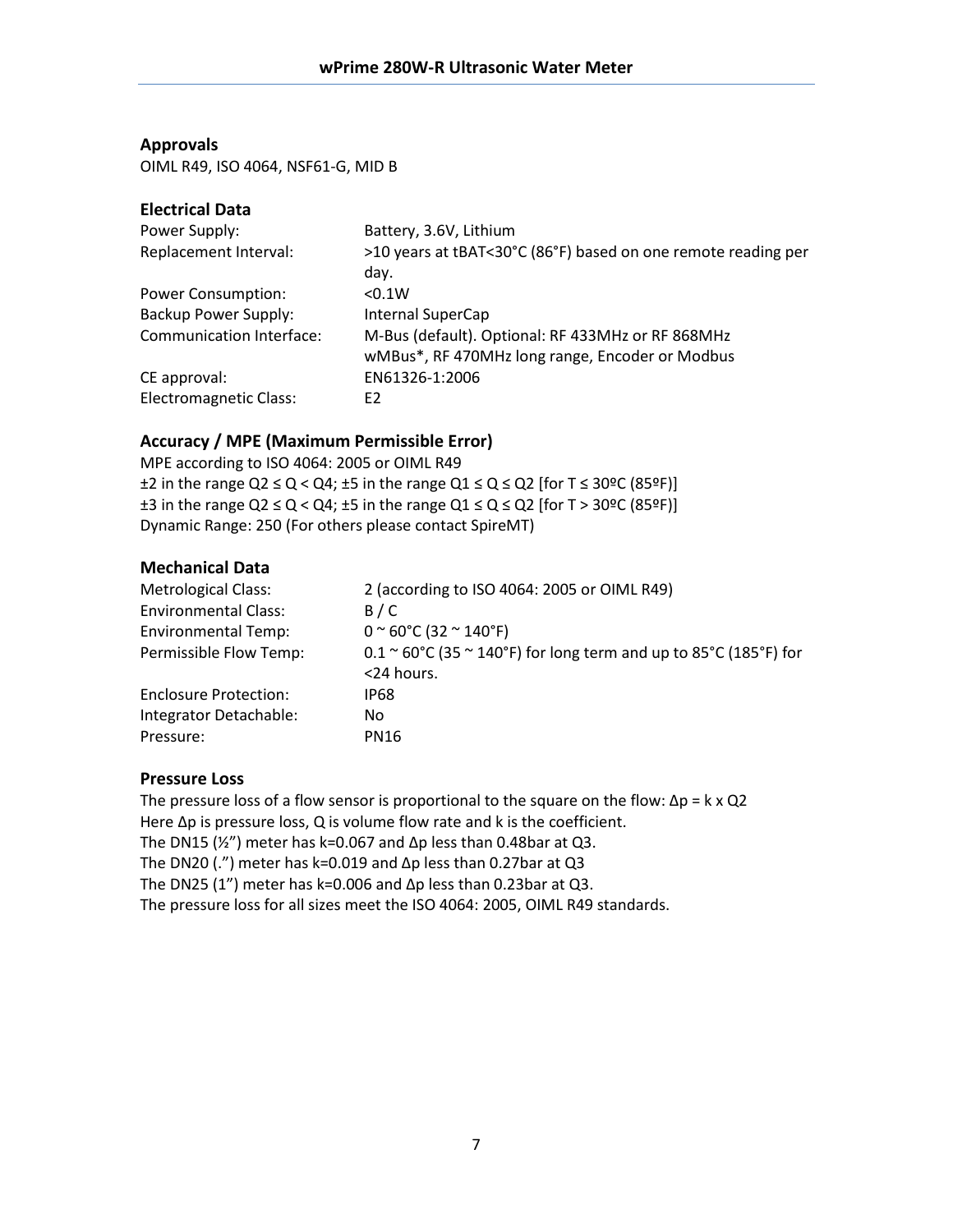# **3. Operation**

## <span id="page-7-1"></span><span id="page-7-0"></span>**3.1. Built-in Battery**

The instrument operates from the built-in Lithium battery, which is long-lasting… up to 10 years of operating time. For more details about the battery please refer to the battery specifications section 2.3. If your 280W-R is connected to an outside power source, such as M-Bus, the meter will not use the battery but instead draw power directly from the M-Bus.

Due to transport regulations, the battery might be deactivated by an insulating strip, which must be removed completely in order to activate the meter. If a replacement battery is needed, please contact your representative or Spire Metering. If the meter needs to be sent by air freight, then the battery will be removed prior to shipping.

For safety precautions, the batteries should not be opened, come into contact with water, or be exposed to temperatures above 80 °C (176°F). Batteries should be disposed of at proper collection centers.

#### <span id="page-7-2"></span>**3.2. Power On**

First, make sure to activate the battery and that the display will turn on. If the meter LCD is on, the meter is active already and no further action is needed. Generally, there should be no error messages, and the water meter will cycle between the total volume and the flow rate. The flow measurement program will always operate in the background of the user interface. This means that the flow measurement will keep running regardless of any user window browsing or viewing.

Once it is turned on, the 280W-R will keep on running until its battery runs out. There is no need to turn off the device when not in use; the display will turn off by itself to save the battery.

## <span id="page-7-3"></span>**3.3. Menu Windows**

The user interface of this 280W-R water meter has several windows displays that can be viewed. The water meter calculates the results and updates the display constantly. The menus are displayed in loop-fashion. The following values can be displayed:

- Total Volume  $(m^3)$
- Flow rate  $(m^3/h)$
- Serial number (ID)

These are the top layer (A1-layer) of the menu display structure. On the second layer (A2-layer) of this structure, more information can be seen. To go from the A1-layer to the A2-layer, the user will need factory software tool change the LCD display. On the A2-layer, the following menus are displayed:

- Total Volume with High Resolution (5 decimals)
- The current time
- The error code
- Factory data 1
- Factory data2, followed by meter size
- Meter size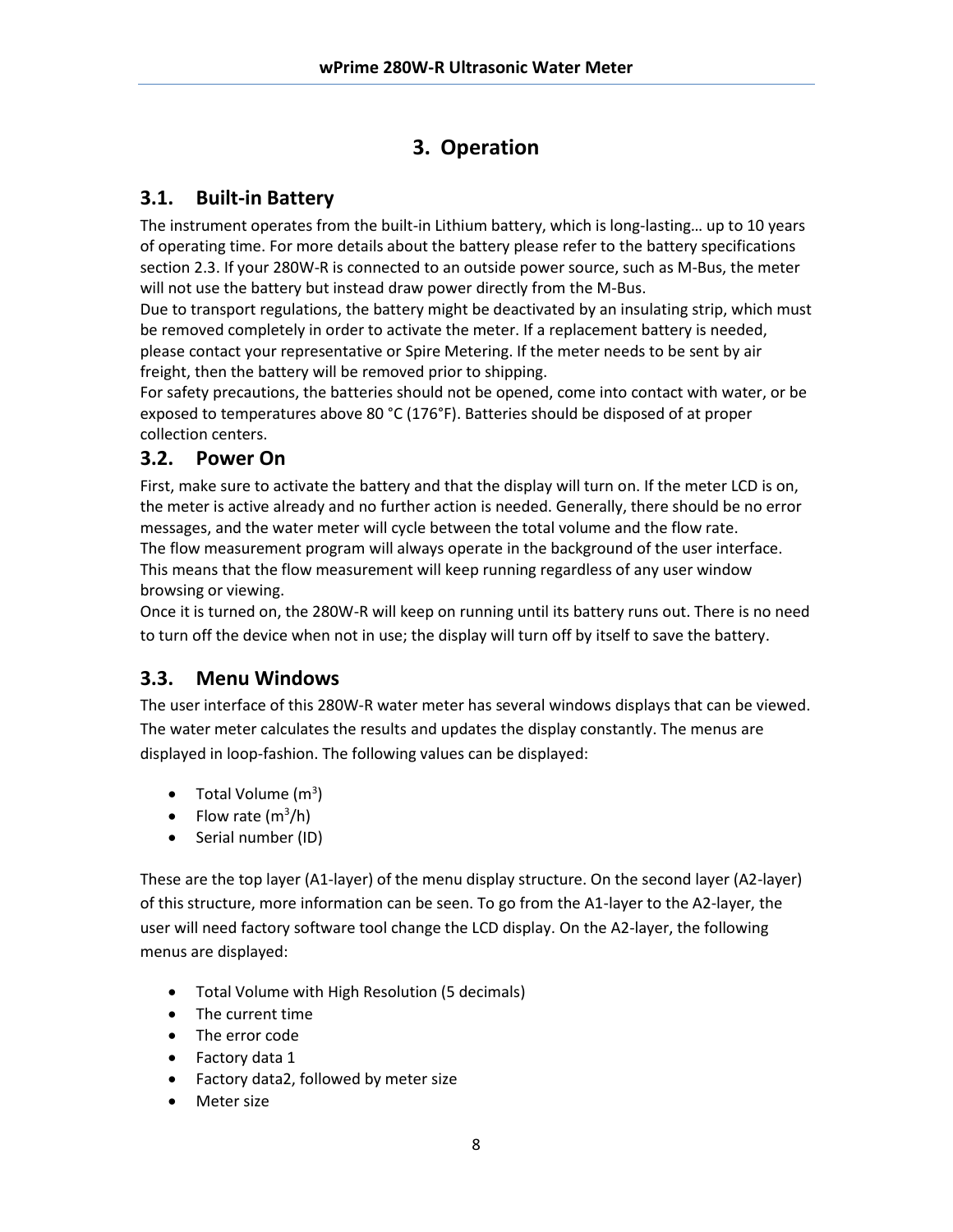- Factory data3
- Factory data4
- Flow rate  $(m^3/h)$

Note: Factory Data 4 and Factory Data 5 are the calibration coefficients for Q1 (normal flow rate), Q2 (0.2 times normal flow rate), Q3 (0.1 times normal flow rate), and Q4 (minimum flow rate).

Example: If Menu Factory Data 4 shows 626C 63CE, then the coefficient for Q1 is626C (Hex) or 25196 (Dec), and the coefficient for Q2 is 63CE (Hex) or 25550 (Dec). Similarly, this applies to Factory Data 5.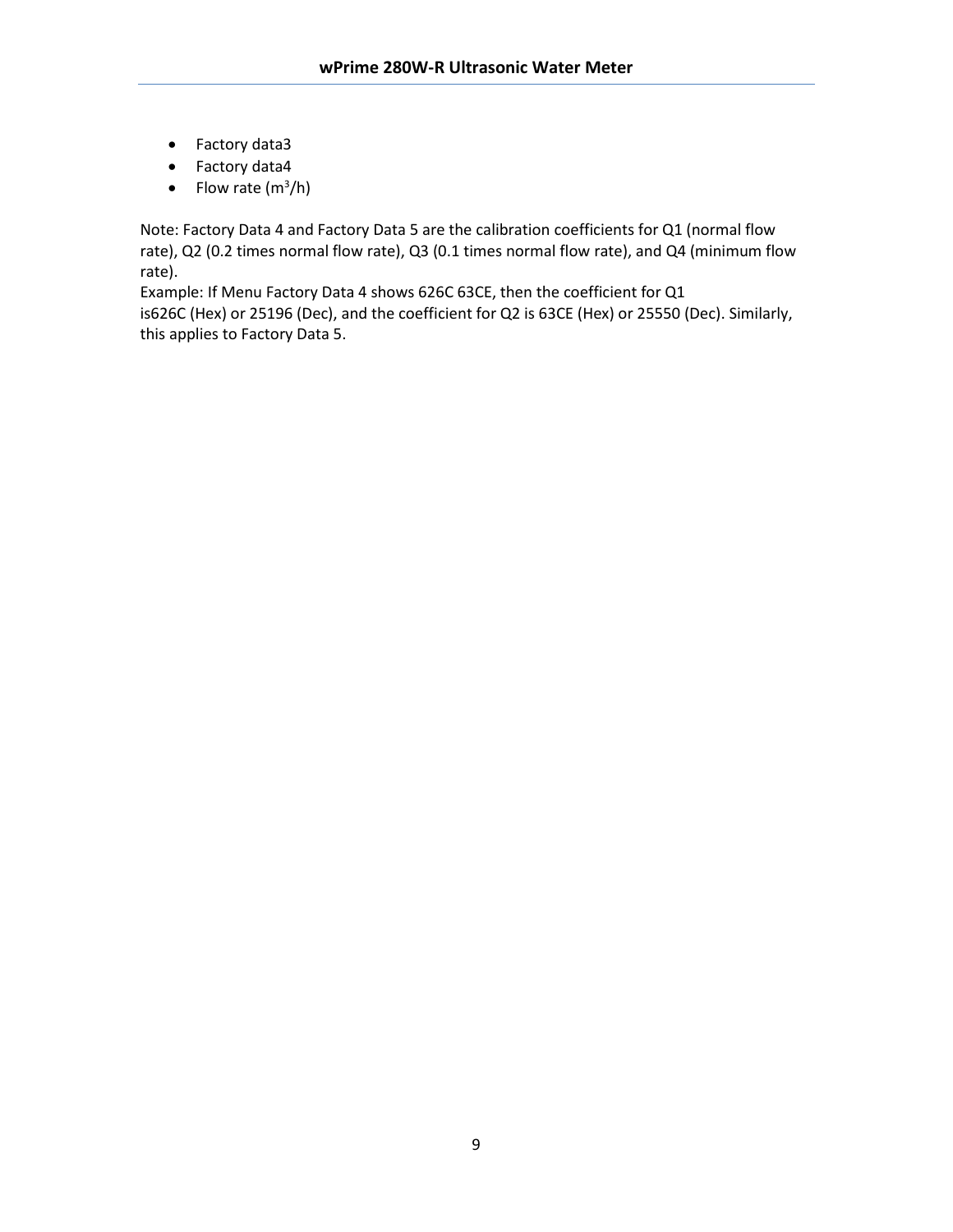# **4. Installation**

## <span id="page-9-1"></span><span id="page-9-0"></span>**4.1. Installation Directions**

The water meter body should be completely full at all times for proper flow measurements. When this is not the case, it will show a loss of signal and the meter will not measure. The signal will be restored as soon as the pipe is full again.

**FLOW DIRECTION: The 280W-R is a one directional water meter. Note the indicating arrow for forward flow.** Even though the meter can measure the reverse flow, however, the accuracy for reverse flow measurement is not guaranteed.

Spire Metering recommends keeping the lid closed in case of direct sunlight exposure. However, no direct damage will occur while the lid is open temporarily.

Do not expose the meter to excessive vibration. To prevent this from occurring, support the connection pipe spools on both ends of the water meter.

To avoid measuring errors and malfunctioning of the flow meter due to air or an empty pipe, please observe the following precautions:

• Installation of the flow meter should be at the lowest point of the system, if possible, since air will be built at the highest point of a system.

• If possible, maintain positive back pressure in meter outlet piping.

• In order to avoid cavitation, always install control valves downstream of the flow meter and never install the flow meter on a pump suction side.

## <span id="page-9-2"></span>**4.2. Site Selection:**

Find a suitable location for connecting the flow cell (the "tube" part of the device where water flows through) to the pipeline.

- Do not install the meter within 0.5m of an AC power line or a high-frequency radiation source.
- It is highly recommended to have a 5D straight pipe run upstream and 2D straight pipe run downstream, where D stands for pipe diameter.
- When two or more water meters are installed closely, make sure they are distanced by 5D or more.
- Do not install where back flow or pressure fluctuations may occur. An alternative is to install a non-return valve to prevent the backflow. We do offer easy-to-install insertion non-return valve. Please consult sales@spiremt.com for more information.
- When using a wrench, hold the metal part of the sensor.
- When connecting to a pipe line, use an O-ring for the sealing. Make sure the O-ring is centered at the joining point. Otherwise, it could generate flow disturbance, thus degrade the meter accuracy
- The meter sensor can be installed vertically or horizontally: When it is installed vertically, make sure the flow goes upward When it is installed horizontally, the flow-cell should be installed in a way so that the display faces upward and the two ultrasonic transducers on the horizontal plane.

#### <span id="page-9-3"></span>**4.3. Installation Position and Location:**

Please refer to the following diagrams for correct installation and handling.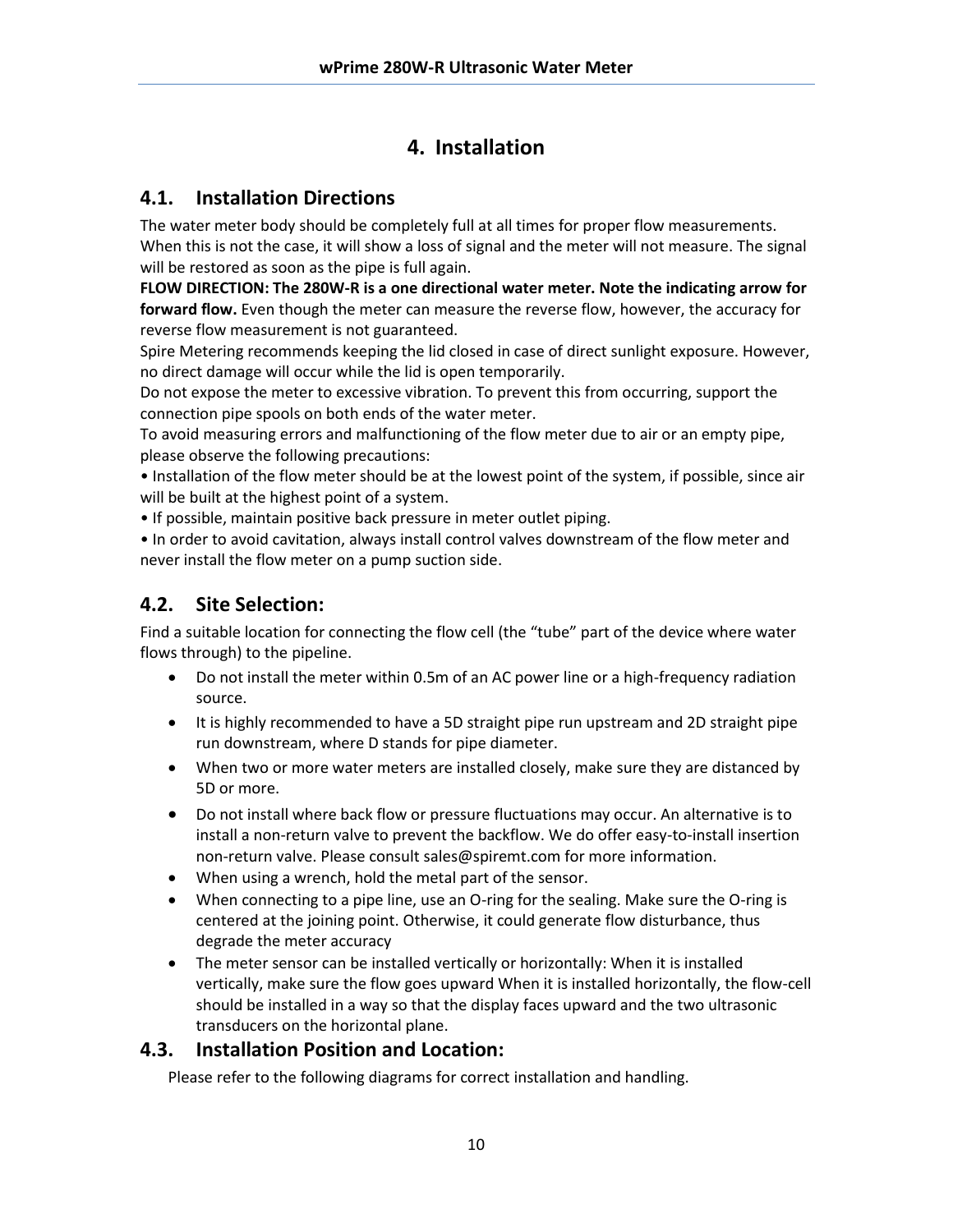

**Handle the metal of the meter during installation**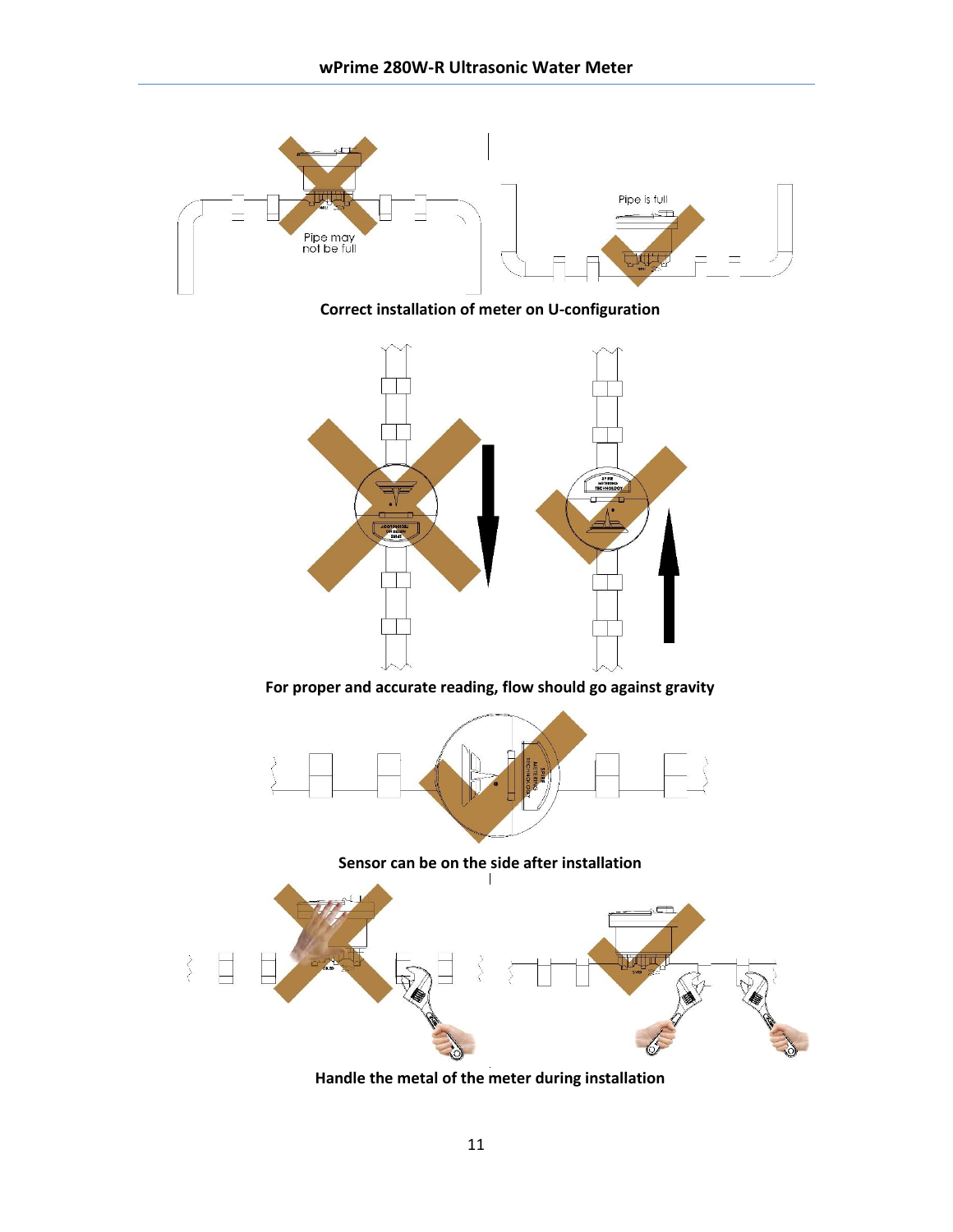### <span id="page-11-0"></span>**4.4. Operations Check**

- After the installation is complete, the air in the pipe has to be purged out completely.
- Make sure the pressure in the system is normal.
- Use meter only under the specified operating conditions. Make sure flow rate range is proper for the pipe.
- Important: The pipe must be full of liquids during operation!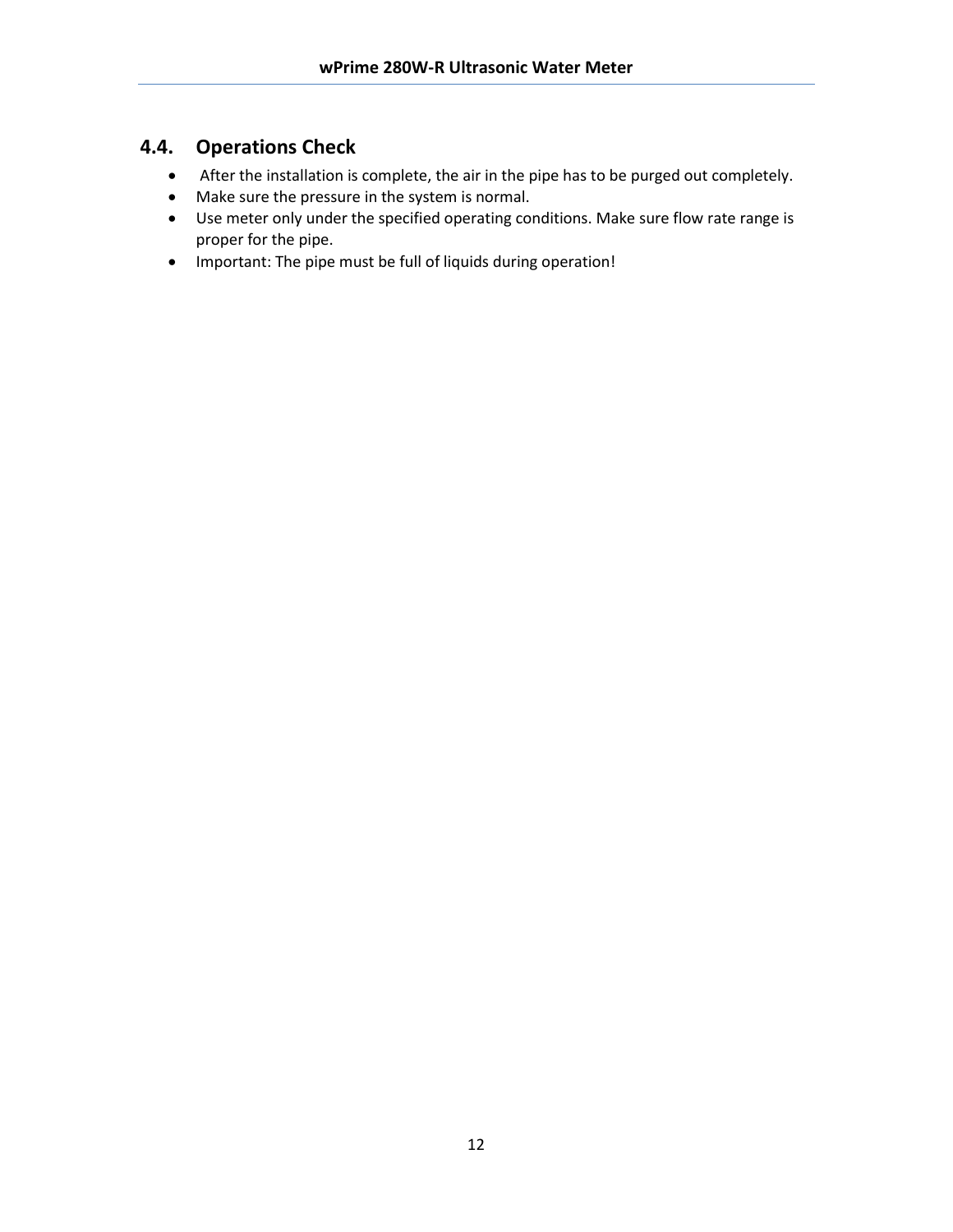# **5. Troubleshooting**

## <span id="page-12-1"></span><span id="page-12-0"></span>**5.1. Powers-On Errors**

When powered on, the 280W-R meter automatically starts the self-diagnosis process to see if there are any hardware or software problems. If a problem is identified, an error message will be displayed. The following are the possible error messages, the corresponding causes, and their solutions:



## <span id="page-12-2"></span>**5.2. Other Problems and Solutions**

Q1: Why does the instrument display 0.0000 flow rate while the liquid in the pipe is actually flowing?

A1: There might not be enough water in the pipe. Try to get it so that water flow through the flow cell is almost full. Additionally, check the installation to see if it is in a desirable location.

Q2: The displayed flow rate is much lower or much higher than the actual flow rate in the pipe under normal working conditions. Why?

A2: The flow cell and meter might have been installed incorrectly. Check the connection. The amount of straight pipe run upstream and downstream may be too small. This can cause the data reading to be inaccurate.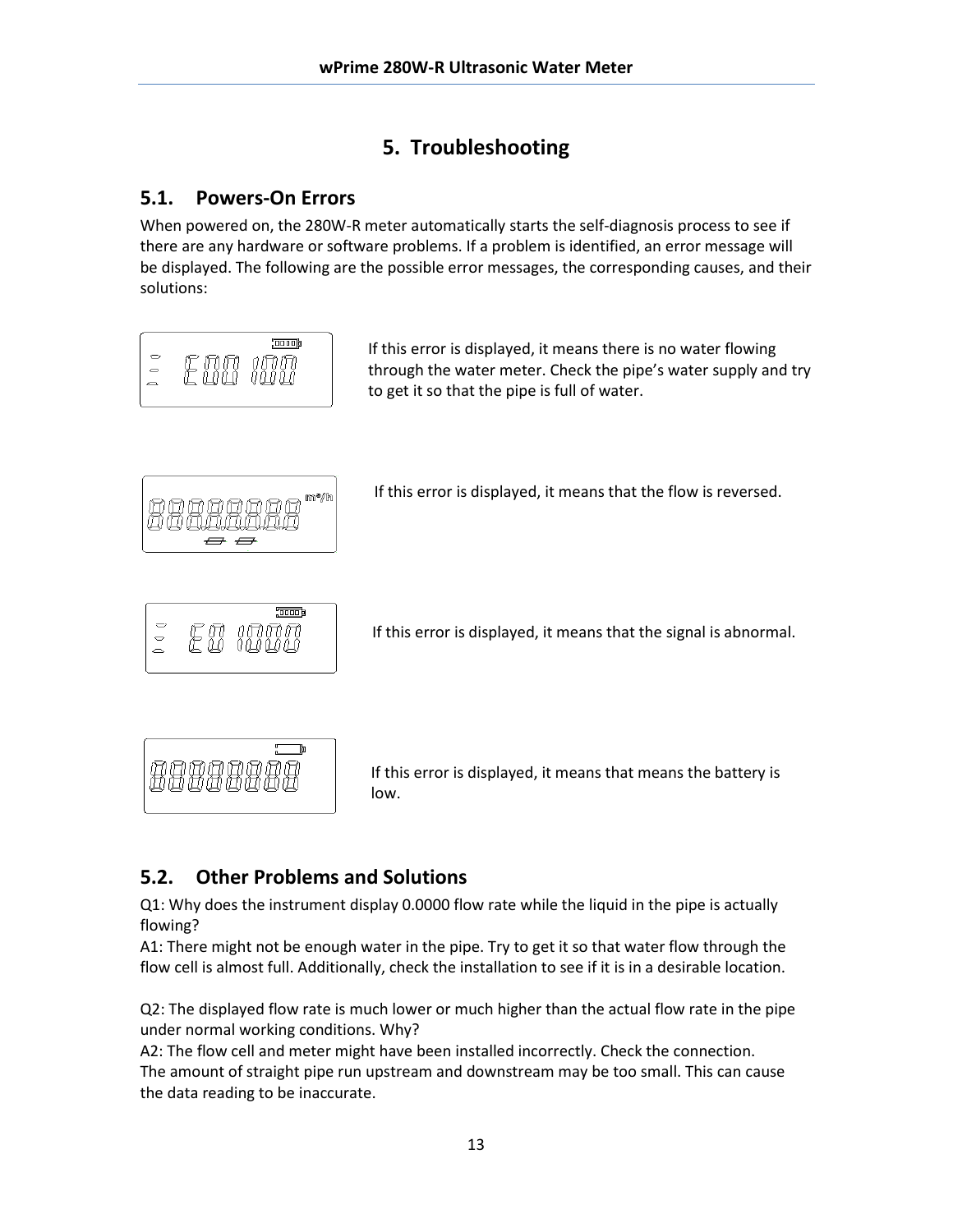When the meter sensor is installed vertically, make sure the water flow goes upward. When it is installed horizontally, make sure the ultrasonic transducers of the flow cell are on the side instead of the top or bottom, as this may skew results.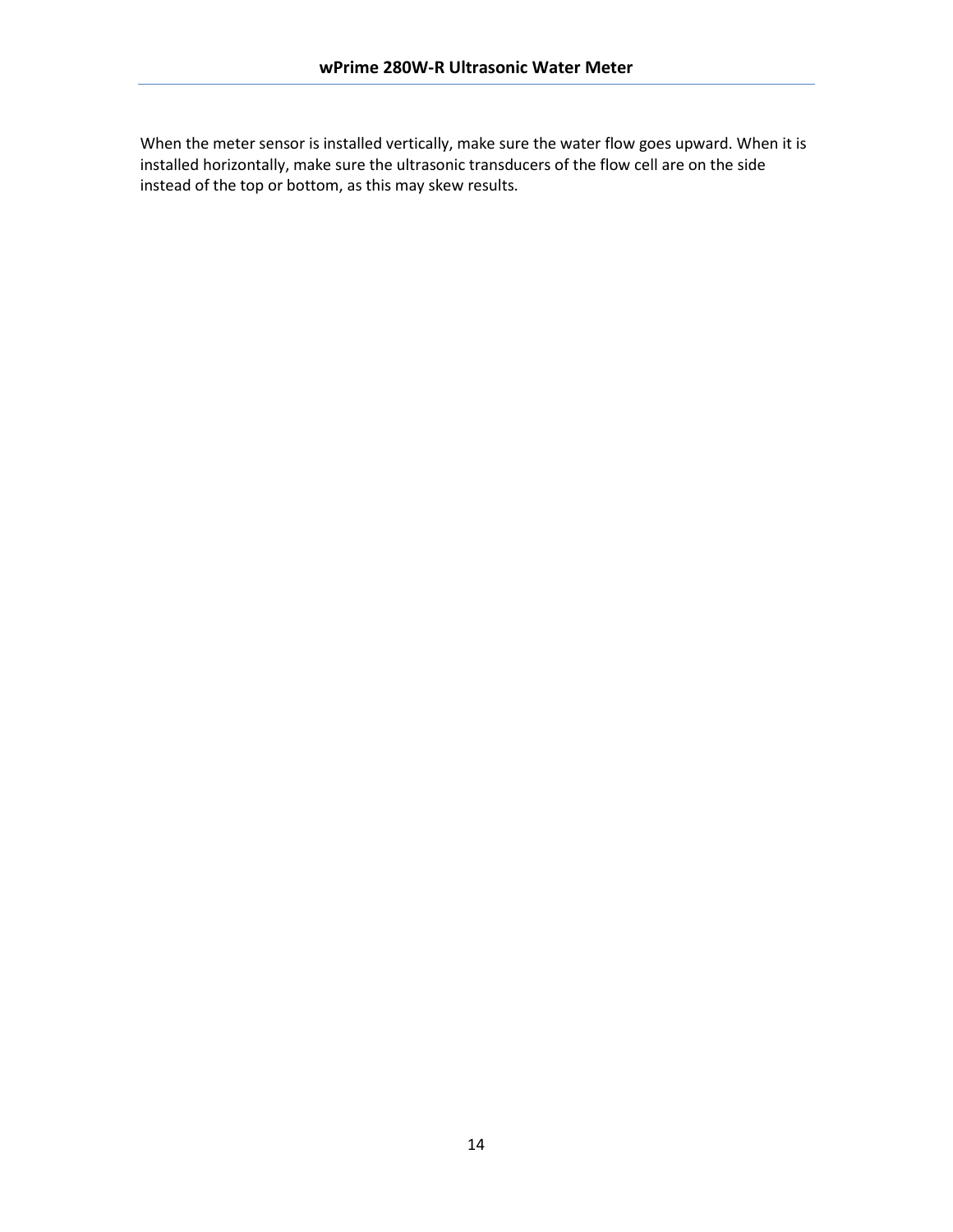## **6. Interface/Communication**

<span id="page-14-0"></span>The 280W-R will have one of the many options output pre-selected when placing the order. This section will describe each output:

Pulse Output (see section 6.1) Mbus output (see section 6.2) Modbus/Bacnet/RS485 output (see section 6.3) 4-20mA output (see section 6.4). Wireless output (see section 6.5)

#### <span id="page-14-1"></span>**6.1. Pulse Output**

This opto-isolated digital output is an open Collector type pulse. The allowable voltage range for the pulse is 5-24 VDC. The input impedance (Rx) is set at the factory to be 11 KOHM. Consult the instrument representative or Spire Metering if you are uncertain as to the proper diagram interpretation and wires details:



**Pulse wires output**

The table below shows all the details about the pulse parameters by size:

| <b>Pulse</b><br><b>Parameters</b> | Range                                  | <b>Default</b><br>value( <dn125)< th=""><th><b>Default</b><br/>value(<dn250)< th=""><th><b>Default</b><br/>value(<dn500)< th=""><th><b>Note</b></th></dn500)<></th></dn250)<></th></dn125)<> | <b>Default</b><br>value( <dn250)< th=""><th><b>Default</b><br/>value(<dn500)< th=""><th><b>Note</b></th></dn500)<></th></dn250)<> | <b>Default</b><br>value( <dn500)< th=""><th><b>Note</b></th></dn500)<> | <b>Note</b>                                                              |
|-----------------------------------|----------------------------------------|----------------------------------------------------------------------------------------------------------------------------------------------------------------------------------------------|-----------------------------------------------------------------------------------------------------------------------------------|------------------------------------------------------------------------|--------------------------------------------------------------------------|
| Update time                       | 8s~3600s                               | 60s                                                                                                                                                                                          | 60s                                                                                                                               | 60s                                                                    |                                                                          |
| Pulse width                       | 20ms~1000ms                            | 50 <sub>ms</sub>                                                                                                                                                                             | 50 <sub>ms</sub>                                                                                                                  | 50 <sub>ms</sub>                                                       | Low pulse, duty ratio<br>is 50%                                          |
| Pulse interval                    | $100 \text{ms} \approx 1000 \text{ms}$ | 100ms                                                                                                                                                                                        | 100ms                                                                                                                             | 100ms                                                                  | It means the minimal<br>time interval<br>between two pulses              |
| Pulse volume                      | 1 10 100 1000<br>10000 100000 (L)      | 1000                                                                                                                                                                                         | 100                                                                                                                               | 10                                                                     | Pulses per 100m <sup>3</sup> .<br>Such as: 1000 means<br>100L per pulse. |

## <span id="page-14-2"></span>**6.2. M-Bus/BACnet Output**

The M-Bus uses two wire cables which are going from the M-Bus Master / Repeater to each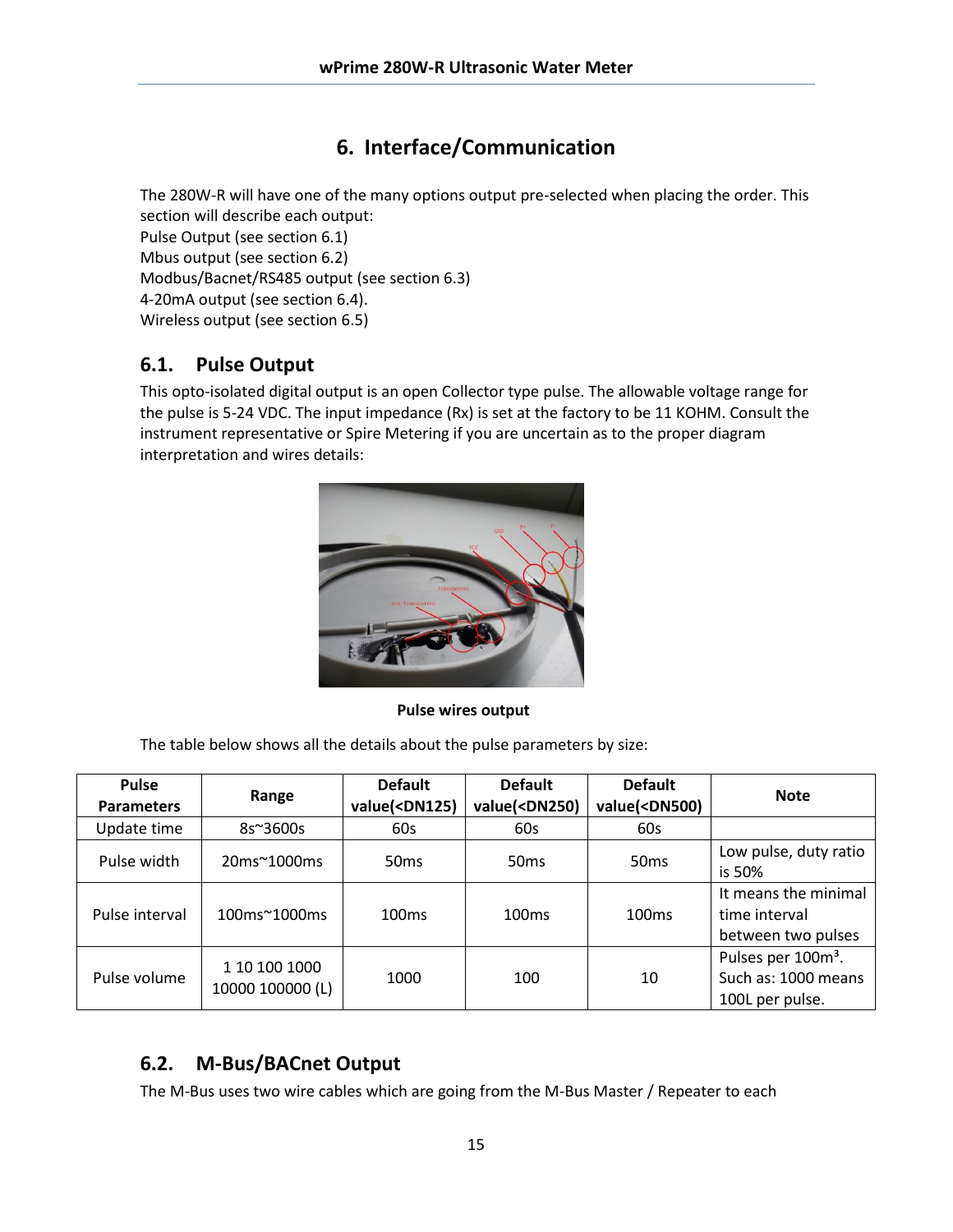M-Bus device (bus structure). The M-Bus is polarity independent and needs no line termination resistors at the end of the cables.

Any cable type may be used as long as the cable is suitable for 42 V / 500 mA. Shielding is not necessary and not recommended since the capacity of the cable should be minimized. In most cases a standard telephone cable is used which is a twisted-pair wire with a diameter of 0.8 mm each ( $2 \times 0.8$  mm). This type of cable should be used for the main wiring. For the wiring to the meters from the main wiring (last 1 … 5 m to the meter) a cable with smaller diameter may be used.

The M-Bus system is an European instrument "bus" standard designed for domestic metering devices, such as water meters, heat/water meters, gas meters, etc., to communicate with data centers. The "bus" simply uses two non-polarized wires to achieve a variety of options for reliable meter reading, remote diagnosis, remote control, incremental pricing, time-based pricing, batch service, prepaid billing, and more. This 'bus' system is both simple and economical to wire and implement.

A typical M-Bus AMR system consists of a number of M-Bus utility meters, several M-Bus concentrators, a GSM/GPRS/LTE Data Transmitter Unit (DTU) for each M-Bus concentrator, and a data center. The M-Bus Concentrator communicates with the data center computer through a GSM/GPRS network. The data center first issues a meter reading command and sends it to the network. The DTU receives the command and forwards it to the M-Bus concentrator. Then, the concentrator either replies to the command with requested data or passes the command to its submeters transparently.

Please note that you may not need the DTU unit if you can connect the M-Bus concentrator(s) to your computer directly. Alternatively, you may connect the concentrator(s) to your computer through TCP-IP network by using Ethernet-232 adapters. Similarly, you may connect the concentrator(s) to your BACnet or MODBUS network by using proper adapters.

The 280C Concentrators are used for an AMR system to facilitate the communication between the data center and the M-Bus utility meters of the AMR system. These concentrators support up to 280 meters 280W-R. A wireless M-Bus concentrator is also available, where the M-Bus concentrator is affixed with a GSM/GPRS/LTE data transmitter unit (DTU).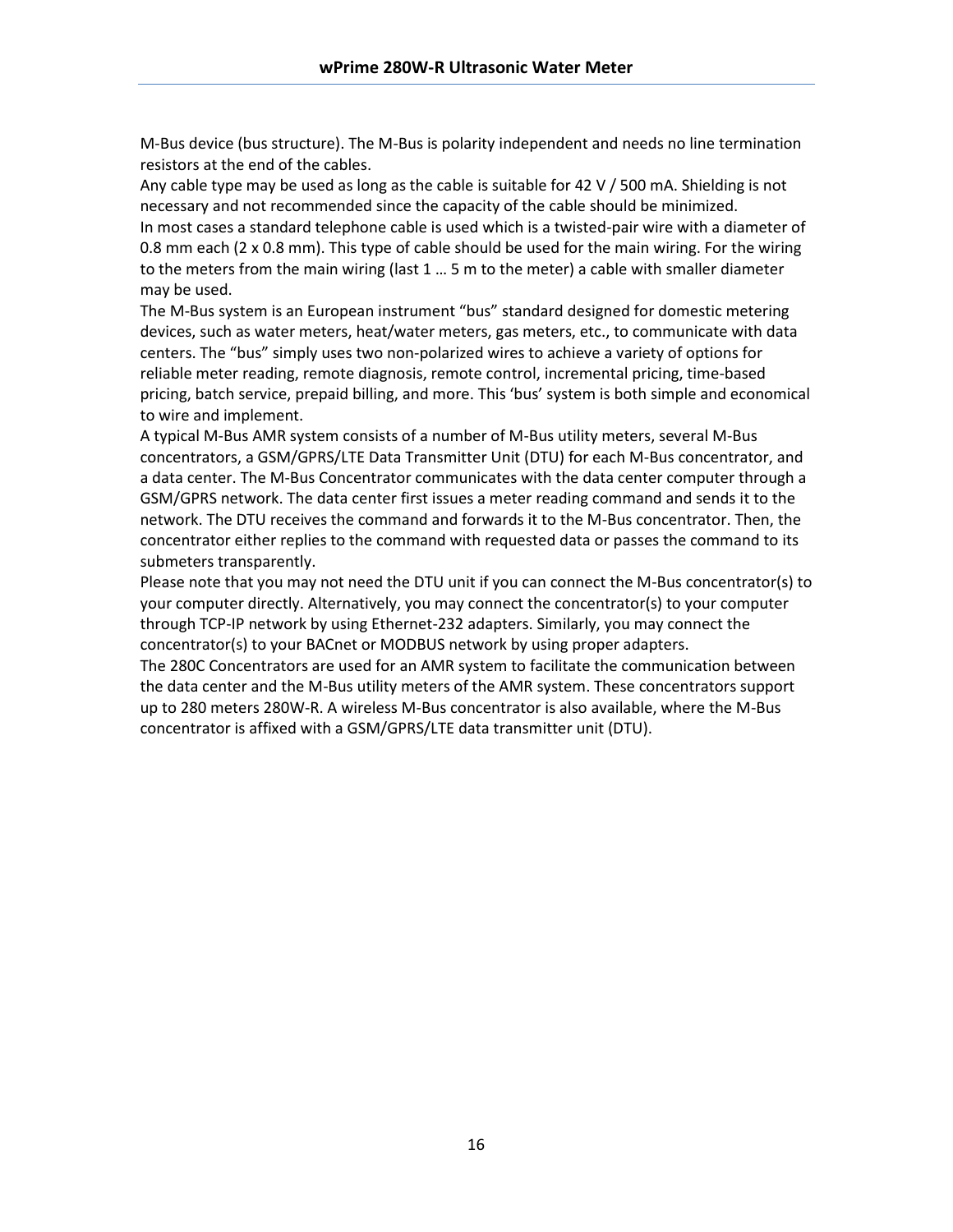## <span id="page-16-0"></span>**6.3. Analog Output 4-20mA**

The current pulse output is passive 4-20 mA. 4 mA is always "0" (zero) flow and the 20 mA is factory programmable at the max flow rate of the meter.

Below is the diagram showing the wiring details:



**4-20mA output diagram** output

#### <span id="page-16-1"></span>**6.4. Modbus Output**

The 280W-R meter is equipped with MODBUS serial communications to volume rate data, volume data in a variety of engineering units. You select the engineering units you wish to use by mapping to the appropriate registers.

This document provides a suggested list of registers to use.

#### **MODBUS REGISTER FORMAT AND NETWORKING INFORMATION**

MODBUS RS485, 2-wire (half-duplex) serial output is master/Slave communication architecture. The 280W meter is the slave.

With the MODBUS module option, the 280W-R supports standard MODBUS protocol:

- Baud Rate: 9600 bps<br>• Checksum: None
- Checksum: None<br>• Data bit: 8 bits
- Data bit: 8 bits
- Stop bit: 1 bit
- 1. All registers are 16 bit MODBUS Holding Registers.
- 2. MODBUS Holding Registers are used in 4 different ways.
	- As an Analog Value: In some cases these values are scaled by multiplying the register contents by a fixed multiplier.
	- As a status or mode indicator where the register value can be "1" or "2"...etc.
	- As a control register where the host can write a value.
- 3. Registers 40001 through 4038 are described below in the registers table.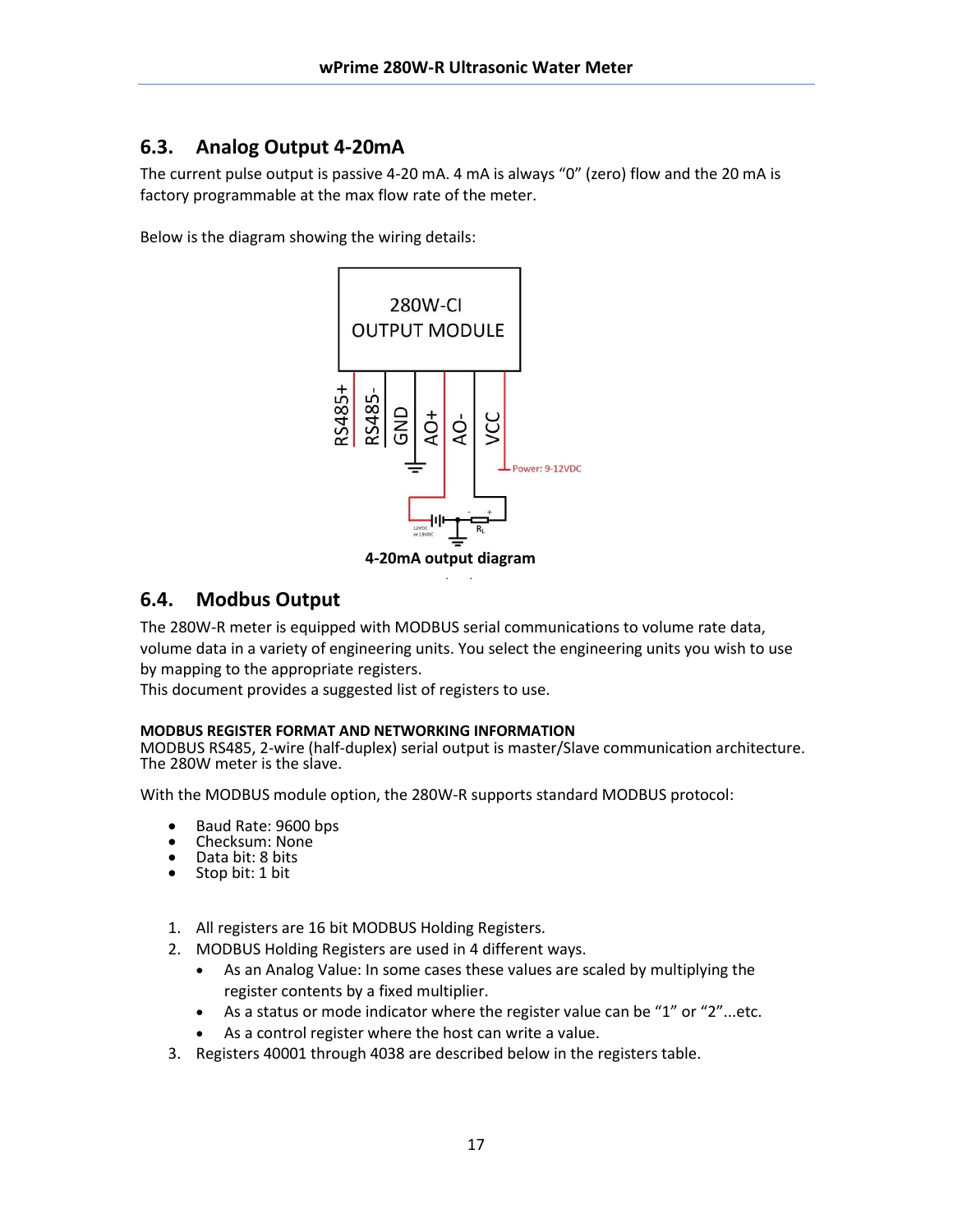#### **MODBUS REGISTER TABLE**

| Register<br>Address | #<br>reg.      | Variable Name                   | <b>Data</b><br>Type | <b>Notes</b>                                                     |
|---------------------|----------------|---------------------------------|---------------------|------------------------------------------------------------------|
| 0001-0002           | $\overline{2}$ | <b>Flow Rate</b>                | <b>LONG</b>         | $\ast$                                                           |
| 0003-0003           | $\overline{1}$ | <b>Flow Rate Unit</b>           | <b>INTEGER</b>      | $\ast$                                                           |
| 0004-0005           | $\overline{2}$ | reserved                        | <b>LONG</b>         | $\ast$                                                           |
| 0006-0006           | $\overline{1}$ | reserved                        | <b>INTEGER</b>      | $\ast$                                                           |
| 0007-0008           | $\overline{2}$ | <b>Flow Total</b>               | <b>LONG</b>         | $\ast$                                                           |
| 0009-0009           | $\mathbf{1}$   | <b>Flow Total Unit</b>          | <b>INTEGER</b>      | $\ast$                                                           |
| 0010-0011           | $\overline{2}$ | reserved                        | <b>LONG</b>         | $\ast$                                                           |
| 0012-0012           | $\overline{1}$ | reserved                        | <b>INTEGER</b>      | $\ast$                                                           |
| 0013-0014           | $\overline{2}$ | reserved                        | <b>LONG</b>         | $\ast$                                                           |
| 0015-0015           | $\overline{1}$ | reserved                        | <b>INTEGER</b>      | $\ast$                                                           |
| 0016-0017           | $\overline{2}$ | Temperature                     | <b>LONG</b>         | x0.01degC                                                        |
| 0018-0019           | $\overline{2}$ | reserved                        | <b>LONG</b>         | x0.01degC                                                        |
| 0020-0020           | $\overline{1}$ | <b>State</b>                    | <b>INTEGER</b>      |                                                                  |
| 0021-0022           | $\overline{2}$ | <b>Working Time</b>             | <b>LONG</b>         | Unsigned. second                                                 |
| 0023-0024           | $\overline{2}$ | Clock                           | <b>BCD</b>          | Writable. 3bytes BCD for second,<br>minute and hour. Low on left |
| 0025-0026           | $\overline{2}$ | <b>Date</b>                     | <b>BCD</b>          | Writable. 4bytes BCD for day, month<br>and year. Low on left     |
| 0027-0027           | $\overline{1}$ | 4-20mA output current<br>value  | <b>INTEGER</b>      | x0.01mA                                                          |
| 0028-0029           | $\overline{2}$ | Flowrate/Energy rate<br>at 4mA  | <b>LONG</b>         | Unit similar to (0003)                                           |
| 0030-0031           | 2              | Flowrate/Energy rate<br>at 20mA | <b>LONG</b>         | Unit similar to (0006)                                           |
| 0032-0032           | $\mathbf{1}$   | <b>Size</b>                     | <b>LONG</b>         | mm (saved in flash)                                              |
| 0033-0034           | $\overline{2}$ | SN#                             | <b>BCD</b>          | High on left                                                     |
| 0035-0035           | $\overline{1}$ | <b>MODBUS ADDR</b>              | <b>INTEGER</b>      | Writable (saved in flash)                                        |
| 0036-0036           | $\overline{1}$ | <b>Meter Type</b>               | <b>INTEGER</b>      | BIT0=0:water meter                                               |
|                     |                |                                 |                     | BIT0=1:heat meter                                                |
|                     |                |                                 |                     | (saved in flash)                                                 |
| 0037-0037           | $\mathbf{1}$   | <b>Comm Mode Select</b>         | <b>INTEGER</b>      | Writable.                                                        |